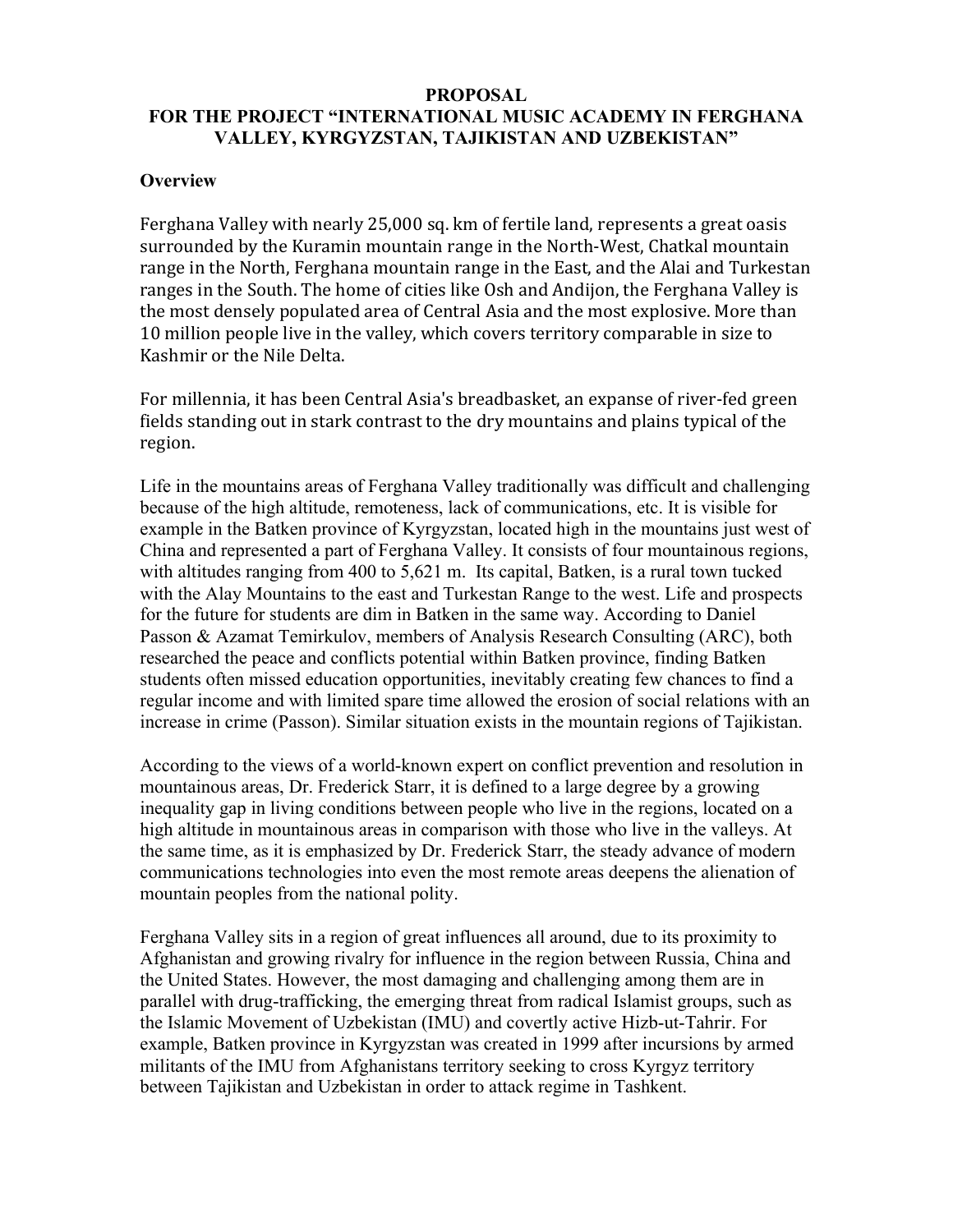Losing the students in Ferghana Valley to the ideology that these extremists groups are spreading could pose a threat to the development of each nation in the region and Central Asia in general, and Ferghana Valley could finally make a future recruiting ground for fundamentalist groups, as it is happening, for example in the Batken province of Kyrgyzstan (Passon). Youth from Batken as well as from another mountainous area Alay played active role during violent ethnic clashes in June 2010 in the south of Kyrgyzstan. Recent joint plans of the Kyrgyz Government and the U.S. Administration to open a military training facility in Batken for the Kyrgyz army with assistance from Pentagon emphasizes even more a further importance of use such important tool of the United States and international community "soft diplomacy" as music education among local youth according the highest international standards possible.

Through the power of music, International Music Academy in Ferghana Valley (IMAFV) aspires to give hope, power, and talent to those who would otherwise seem to slip through the cracks of poverty and lack of opportunity. By playing the violin, inspiration will begin to be dreamt within the hearts of students in the Ferghana Valley, and from the mountainous regions of three nations of Central Asia in particular, creating worlds outside of their own that they never dared to dream of.

GIVI, as a member of the Mountain Partnership from 2010, at the same time has a longstanding tradition of using means of distance learning including Skype to teach music and nurture talented youth in different parts of the world and among the mountain communities in particular. They have already a great number of students all-around the world and including the United States, as well as the state of Utah. Those students now create a foundation for the effective activities of GIVI and have an opportunity to fulfill the commitment to improve the lives of mountain people through teaching talented children in other parts of the mountain world to play violin.

The political ramifications are endless to create a movement of pro-United States and pro-international community through the promotion of music, community involvement, and democracy. This responsibility to other mountainous regions cannot be ignored, making IMAFV and GIVI an ideal partnership. Mountainous nations of Central Asia, such as Kyrgyzstan, Tajikistan and Uzbekistan, could be also ideal partners because of the efforts starting from 1998 from governments of Central Asia and Kyrgyzstan in particular to develop stronger ties between western world and developing mountain nations with particular emphasis on sustainable mountain development (SMD). Mountain Partnership as a voluntary alliance of all global players and institutions interested in promotion of SMD agenda of the United Nations, which was created in 2002 also due to particular efforts from Kyrgyzstan.

This project has potential of raising leaders for the next generation of workers, musicians, activists, and political leaders that will know and understand what America and progressive international community truly stands for.

# **Goals and Objectives**

IMAFV is striving to design a program for the struggling students of almost all mountainous provinces of Ferghana Valley through the influence music holds,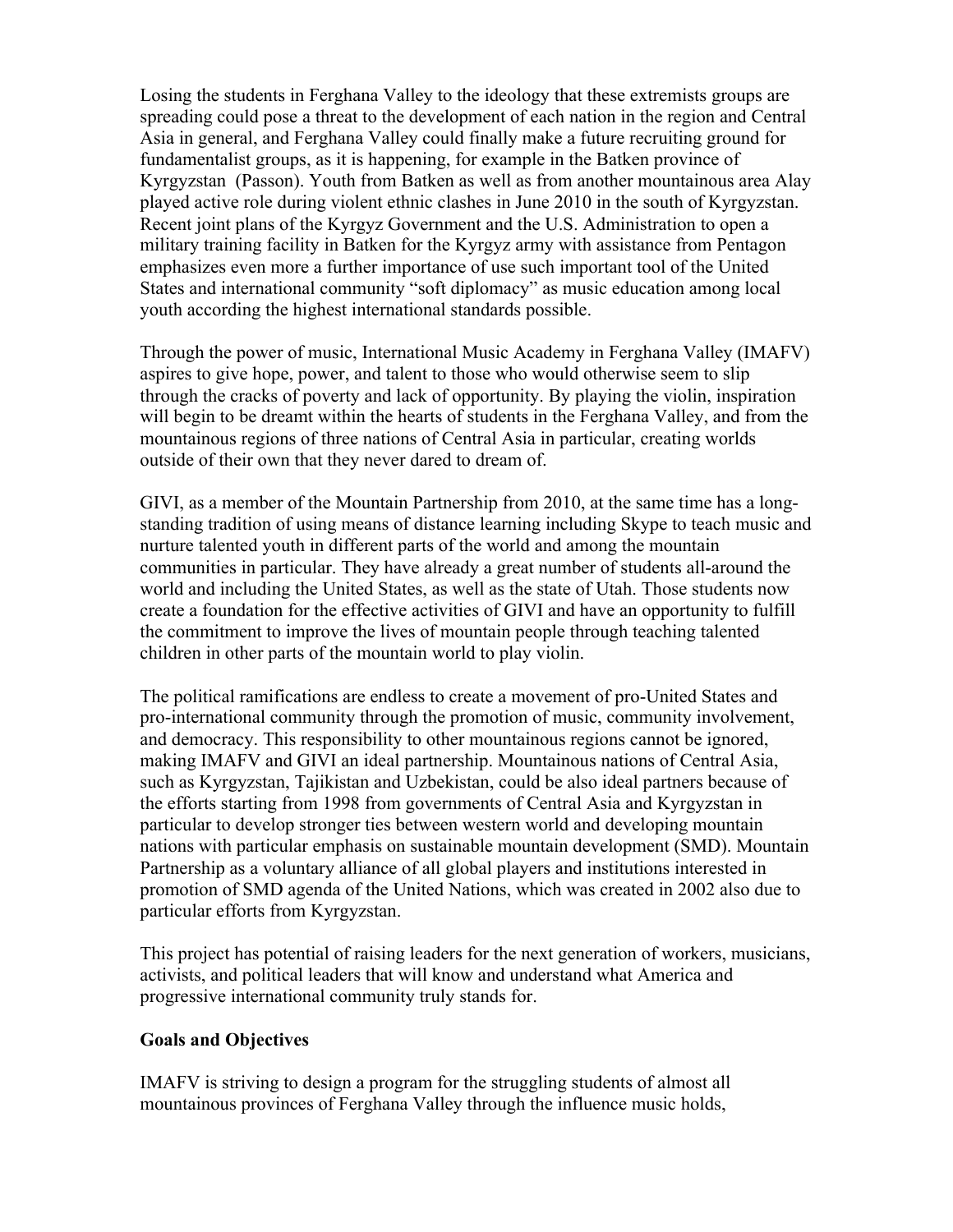specifically the violin. With great potential and resources possessed by GIVI led by such extraordinary musicians as Igor Gruppman, the Principle Conductor of the Orchestra at Temple Square, Music director at Mariinski Stradivary Orchestra and Concertmaster at the Rotterdam Philharmonic Orchestra, Vesna Gruppman, international concert soloist, and professor of music, IMAFV may have the capability of creating a program that is truly marvelous for students around the world.

The IMAFV project will enable students from Ferghana Valley to achieve knowledge, talent, involvement, and community opportunities that they would otherwise not be able to with the utilization of Skype, an Internet software that allows users to make video calls via the Internet. What may seem impossible, Skype would make a reality allowing the students of Ferghana Valley to receive lessons 6,650 miles away in the same way as students from Utah are taught currently by Gruppmans to play violin from their Conservatory in Rotterdam. Through GIVI, IMAFV would be able to utilize the resources that GIVI has in use, such as Skype, teachers, and knowledge, allowing expansion of the institution's influences around the world.

More specifically, the purpose of this project is:

Within years IMAFV, with the partnership of GIVI, from ten to fifteen students will be receiving violin lessons with an emphasis of Gruppman International Violin Institution style, technique, philosophy, and approach. Through specific requirements, curriculum, schedules and goals, students at Ferghana Valley will learn far more than just music. As a result of success, hard work, and determination, IMAFV will be able to spread through Kyrgyzstan, Takijistan to Central Asia, and within 5 years, other mountainous nations of Eurasia, the Middle East and Africa. In parallel, progress with teaching children to play music will be recorded on video with a producing at the end a film both for sharing a methodology with other interested partners in order to spread it among remote mountain communities globally and to advertise it to the general audience as well. At the end of five years, evaluation of the projects results will be completed to further decisions of expansion and potential areas of the mountain worlds to receive lessons.

# **Budget Summary**

In brief, it would be reasonable for the Gruppman International Violin Institution to work in partnership to acquire the sum of \$54,500 annually. With the inclusion of violins prices, first month would increase by \$2,250. This would cover the following:

| Institute teachers in the U.S & Ferghana Valley to teach 90 min lesson weekly<br>U.S each                          | \$75                   |
|--------------------------------------------------------------------------------------------------------------------|------------------------|
| International Master Class once every two months                                                                   | $$1,500$ U.S.          |
| Trip of one professor and one student from Utah<br>to Ferghana Valley once every three months including translator | $$6,500$ U.S.          |
| Other non-teaching activities in support of the program                                                            | \$1,500 U.S. bi-annual |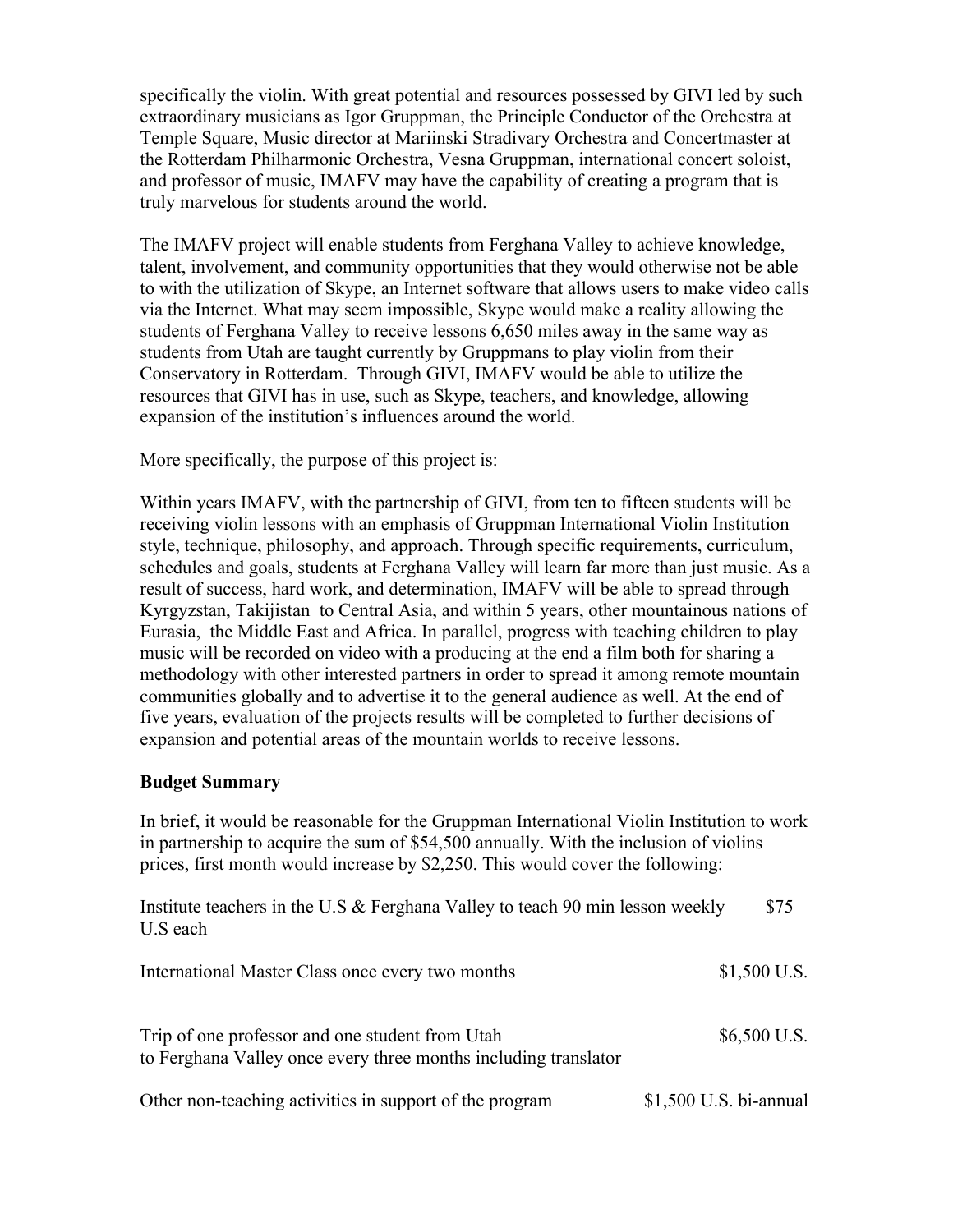| Expenses not incorporated in this proposal | \$5,000 U.S bi-annual      |
|--------------------------------------------|----------------------------|
| 2 Video-cameras                            | \$400.00 U.S.              |
| Handling of cameras every two month        | \$400.00 U.S.              |
| Fifteen violins                            | \$2,250 or \$150 U.S. each |
| <b>TOTAL</b> annually                      | \$54,500 U.S.              |
| <b>TOTAL</b> for five years                | $$275,000.00$ U.S.         |

According the project it will be necessary to seek financial support from the Utah state and United States Department of State, U.S.A.I.D., possibly Aga Khan Foundation, and many others institutions, organizations, private companies, and universities.

# Reference

By Charles Recknagel, *Ferghana Valley: A Tinderbox For Violence*, RFE/RL, June 17, 2010 

http://www.mountainpartnership.org/

http://www.kyrgyzstan.orexca.com/batken.shtml

Editors: Martin F. Price, Libor F. Jansky, and Andrei A. Iatsenia, Key Issues for Mountain Areas, United Nation University Press, 2004

http://www.alibaba.com/product-gs/50369326/Antique\_Violin.html

Analysis of Peace and Conflict Potential in Batken Oblast, Kyrgyzstan

Contact Information: Igor Gruppman Gruppman International Violin Institute Co-Director Address: 1450 North Oak Ln, Provo, UT, 84604 Email: gruppman@comcast.net, Phone: (801) 356-2586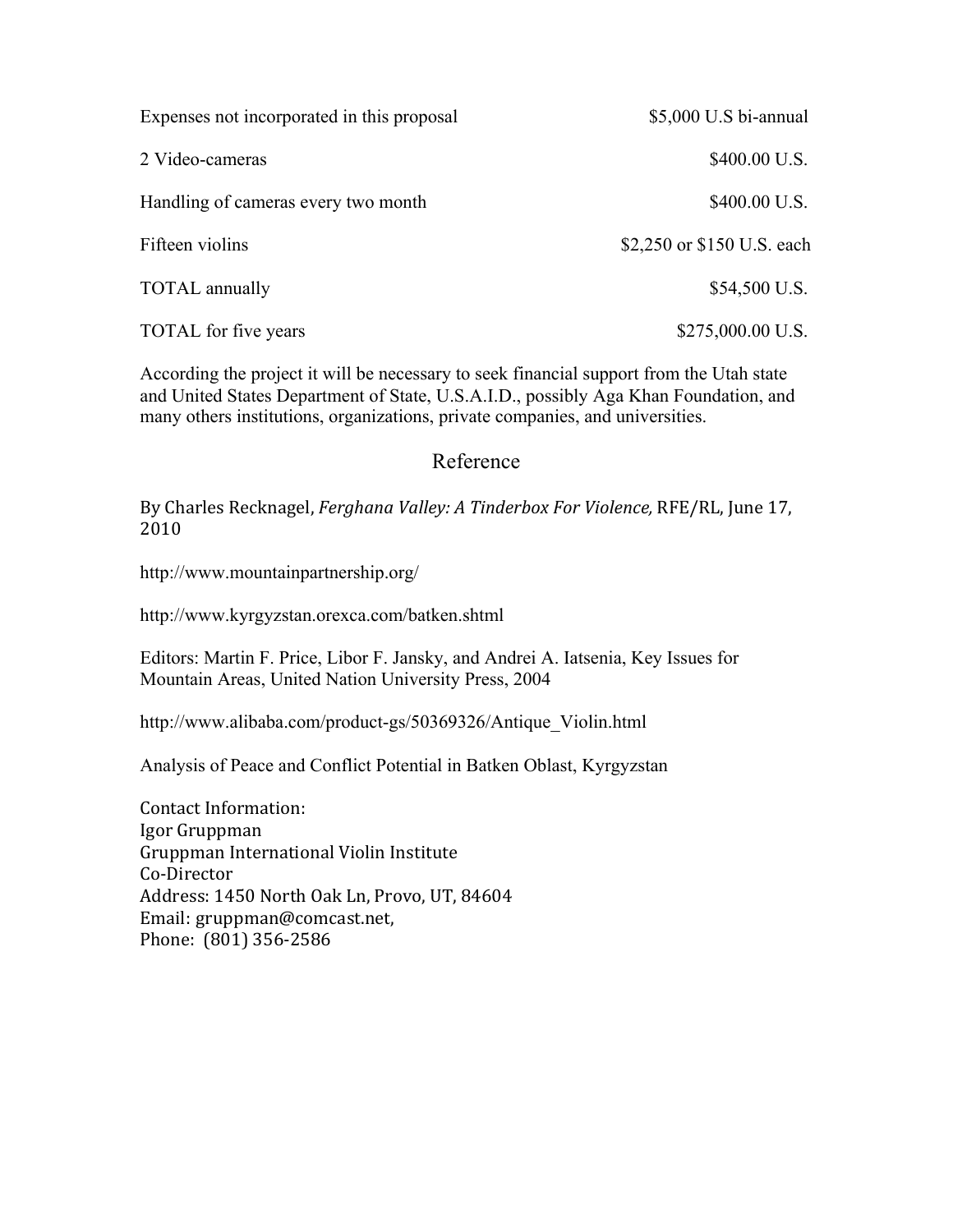#### ПРЕДЛОЖЕНИЕ

# ПО ПРОЕКТУ "МЕЖДУНАРОДНАЯ МУЗЫКАЛЬНАЯ АКАДЕМИЯ В ФЕРГАНСКОЙ ДОЛИНЕ (КЫРГЫЗСТАН, ТАДЖИКИСТАН И УЗБЕКИСТАН)"

#### **Обзор**

Ферганская Долина раскинувшаяся на территории почти в 25 000 кв. км плодородной земли, представляет собой большой оазис, окруженный Кураминской горной цепью на Северо-западе, Чаткальским горным хребтом на Севере, Ферганским горным хребтом на Востоке и Алайским и Туркестанским хребтами на Юге. Имея на своей территории такие города, как Ош и Андижан, Ферганская долина представляет собой наиболее плотно населенный и в то же время самый взрывоопасный район Центральной Азии. Более 10 миллионов человек живут в долине, которая покрывает территорию сопоставимую по размеру с Кашмиром или дельтой реки Нил.

В течение многих тысячелетий она являлась хлебной житницей Центральной Азии, пространством, покрытым орошаемыми речными водами зелеными полями, контрастно выделяющихся на фоне опаленных на солнце гор и равнин, типичных для региона.

Жизнь в горных регионах Ферганской Долины традиционно была нелегкой и сложной из-за высокогорья, отдаленности, нехватки коммуникаций, и т.д. Это наглядно видно, например, в Баткенской области Кыргызстана, расположенной высоко в горах к западу от Китая, и представляющей собой часть Ферганской Долины. Она состоит из четырех горных районов, располагающихся на высоте в пределах от 400 до 5621 м. Ее столица, Баткен, является сельским городом, зажатым между Алайскими горами на востоке и Туркестанским хребтом на западе. Жизнь и перспективы на будущее в Баткене у студентов таким же образом малопривлекательны. Как было выявлено Daniel Passon &Azamat Temirkulov, членами Analysis Research Consulting (ARC), изучавшими возможности поддержания мира и возникновения конфликтов в пределах Баткенской области, студенты из Баткена часто пропускали занятия, для того, чтобы постараться найти немногочисленные возможности для получения регулярного дохода и ограниченный выбор свободного времени приводил к эрозии общественных отношений наряду с ростом уровня преступности (Passon). Подобная же ситуация существует в горных областях Таджикистана.

По мнению всемирно известного эксперта по предотвращению и разрешению конфликтов в горных регионах, доктора Фредерика Старра, все это определяется в значительной степени растущим промежутком неравенства в условиях жизни между теми, кто живет в регионах, расположенных на большой высоте в горных областях по сравнению с теми, кто живет в долинах. В то же самое время, как это было подчеркнуто доктором Фредериком Старром, нарастающий прогресс в сфере современных коммуникационных технологий в даже наиболее отдалённых районах углубляет отчуждение горных народов от национального государства.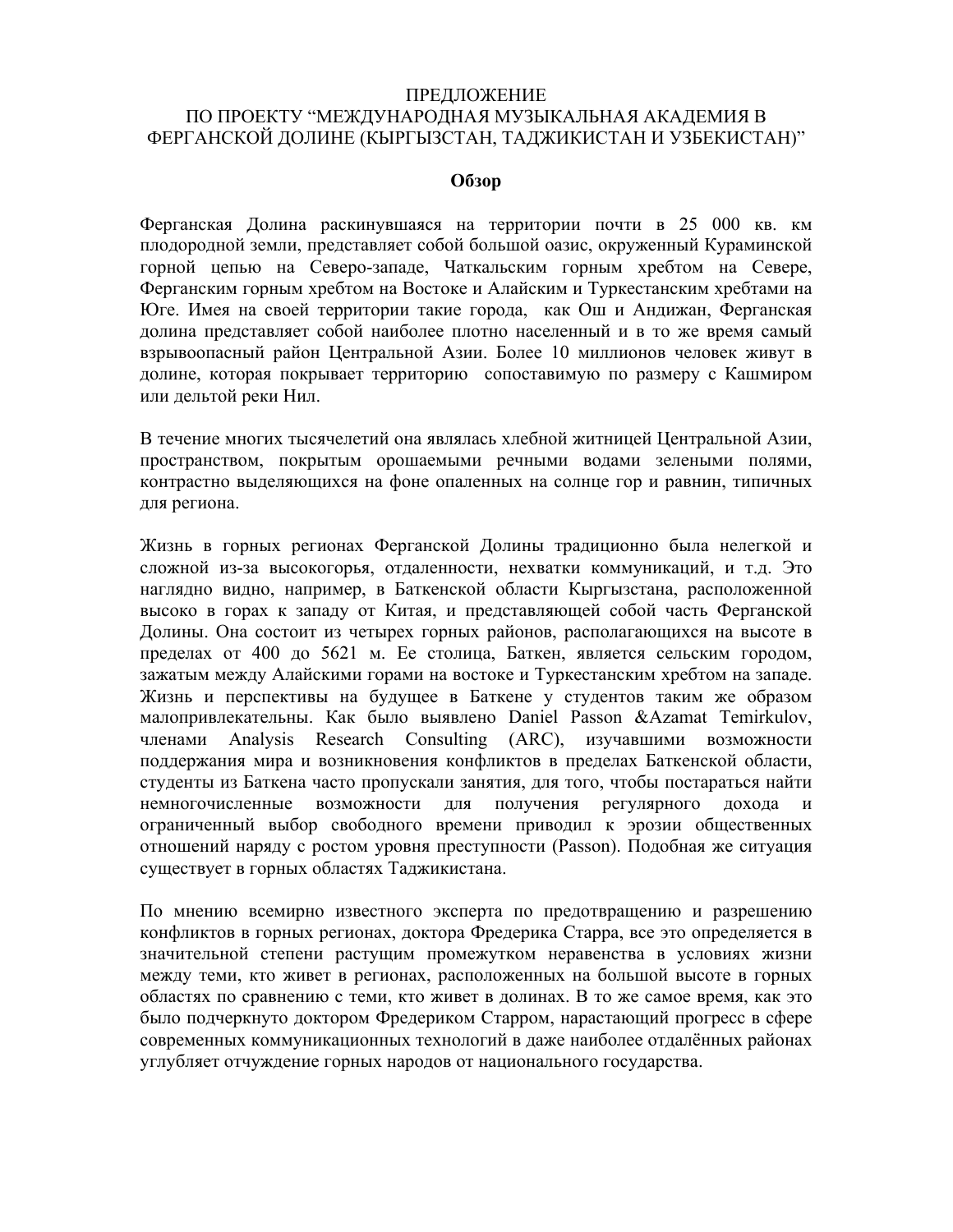Ферганская Долина находится в регионе, где сходятся интересы многих внешних сил, в связи с ее близостью к Афганистану и растущей конкуренцией за влияние в регионе между Россией, Китаем и Соединенными Штатами. Однако самым разрушительным и опасным среди них наряду с торговлей наркотиками, является угроза со стороны таких радикальных исламистских групп, как Исламское Движение Узбекистана (ИДУ) и действующей в подполье Хизб-ут-Тахрир. Баткенская область в Кыргызстане, например, была создана в 1999 году после вторжений вооруженных боевиков ИДУ с территории Афганистана в их намерении перебраться через киргизскую территорию между Таджикистаном и Узбекистаном с тем, чтобы напасть на режим в Ташкенте.

Потеря студентов в Ферганской долине вследствие их приверженности идеологии, которую распространяют эти группы экстремистов, вполне могла бы поставить под угрозу развитие каждой страны в регионе и Центральной Азии в целом, и Ферганская Долина вполне могла бы в конце концов превратиться в будущее место для пополнения рядов фундаменталистских групп, как это происходит, например в Баткенской области Кыргызстана (Passon). Молодежь из Баткена так же как и из другого горного Алайского региона сыграла активную роль во время насильственных этнических столкновений в июне 2010 года на юге Кыргызстана. Недавно обнародованные совместные планы киргизского правительства и администрации США по тому, чтобы открыть центр военной подготовки в Баткене для киргизской армии с помощью Пентагона подчеркивают еще большую важность в будущем использования такого важного инструмента "мягкой дипломатии" со стороны США и международной общественности, как музыкального образования среди местной молодежи в соответствии с самыми высокими международными стандартами.

Через силу музыки Международная Музыкальная Академия в Ферганской Долине (ММАФД) стремится вселить надежду, силу и талант тем, кто, в ином случае, как видится, мог бы потерять себя, оказавщись в плену у бедности и отсутствия перспектив на будущее. Через игру на скрипке сердца студентов Ферганской Долины и в особенности горных регионов трех стран Центральной Азии начнут наполняться вдохновением, создавая такого рода возможности, помимо их собственных, о которых они никогда бы не посмели и мечтать.

Международный скрипичный институт Группманов (МСИГ), с 2010 года являющийся членом Горного Партнерства, в то же самое время имеет давнюю традицию использования средств дистанционного обучения включая Skypeтехнологию для того, чтобы учить музыке и растить талантливую молодежь в различных частях мира и среди горных сообществ в особенности. Он уже располагает большим числом студентов по всему миру, включая Соединенные Штаты, а так же и штат Юта. Все эти студенты в настоящее время создают основу для эффективного функционирования МСИГ и располагают возможностями оказания содействия по улучшению жизненных условий горных сообществ посредством обучения талантливых детей в других частях горного мира игре на скрипке.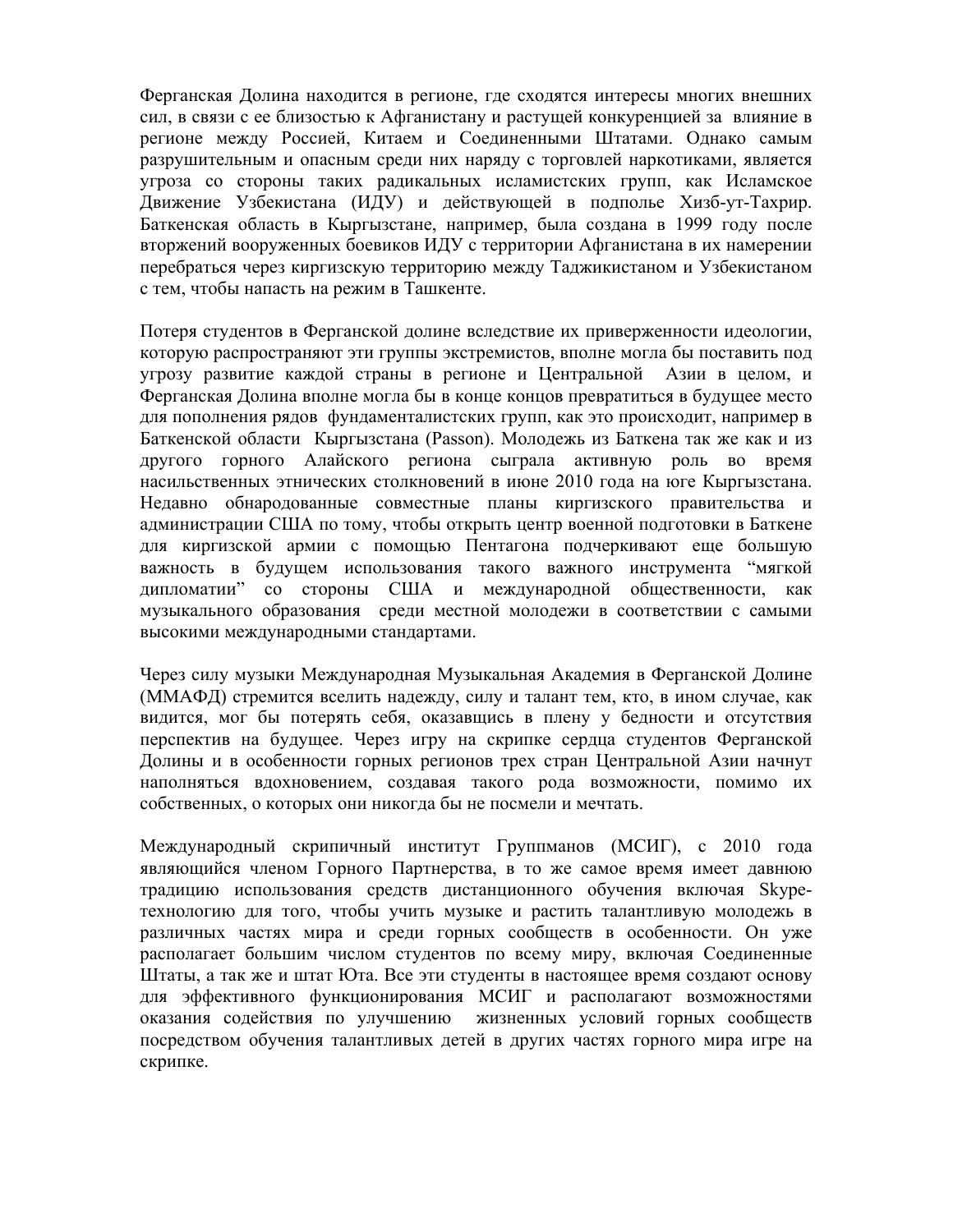Политические последствия являются безграничными для того, чтобы создавать атмосферу благоприятную для Соединенных Штатов и международного сообщества посредством продвижения музыки, вовлечения в сотрудничество сообщества и продвижения демократии. Такого рода чувство ответственности перед другими горными регионами будет невозможно игнорировать, что делает ММАФД и МСИГ идеальными партнерами. Такие горные страны Центральной Азии, как Кыргызстан, Таджикистан и Узбекистан, могли бы также оказаться и идеальными партнерами вследствие той деятельности, которая, начиная с 1998 года, была предпринята правительствами Центральной Азии и Кыргызстана в частности по развитию более тесных связей между странами запада и развивающимися горными странами с особым акцентом на продвижении вопросов устойчивого горного развития (УГР). Горное Партнерство, как добровольный союз всех глобальных игроков и институтов, заинтересованных в продвижении повестки дня УГР Организации Объединенных Наций, было создано в 2002 году также вследствие в частности усилий, предпринятых Кыргызстаном.

У этого проекта есть потенциал выращивания лидеров для следующего поколения рабочих, музыкантов, активистов, и политических лидеров, которые будут знать и понимать то, во имя чего выступает Америка и прогрессивное мировое сообщество.

# **Цели и Задачи**

ММАФД стремится создать программу для испытывающих проблемы в своей жизни студентов почти во всех горных областях Ферганской долины через то влияние, которое оказывает музыка и в особенности скрипичная. Обладая колоссальным потенциалом и ресурсами, находящимися в распоряжении МСИГ во главе с такими выдающимися музыкантами как Игорь Группман, главный дирижер оркестра на Церковной площади в Солт Лейк Сити, штата Юта, музыкальный директор Мариинского оркестра Страдивари в Санкт-Петербурге, Российской Федерации и концертмейстер симфонического оркестра города Роттердам, Нидерланды и Весна Группман, солист на международных концертах и профессор музыки, ММАФД располагает достаточными возможностями по созданию программы, которая в действительности представляется изумительным подарком для студентов по всему миру.

Проект ММАФД позволит студентам из Ферганской Долины достигнуть таких уровней знаний, таланта, вовлеченности и возможностей сообщества - какие они в ином случае не были бы в состоянии достичь - через использование Skype интернет-программного обеспечения, позволяющего пользователям осуществлять передачу видео через Интернет. То, что может казаться невозможным, Skype делает реальностью позволяя студентам в Ферганской Долине получать уроки на расстоянии в 6 650 миль таким же образом, каким студентам из Юты в настоящее время Группманы преподают уроки игры на скрипке из своей Консерватории в Роттердаме. ММАФД через МСИГ имеет возможность использовать такие ресурсы, имеющиеся в распоряжении МСИГ, как Skype, преподавателей и знания, позволяя тем самым расширение влияния института по всему миру.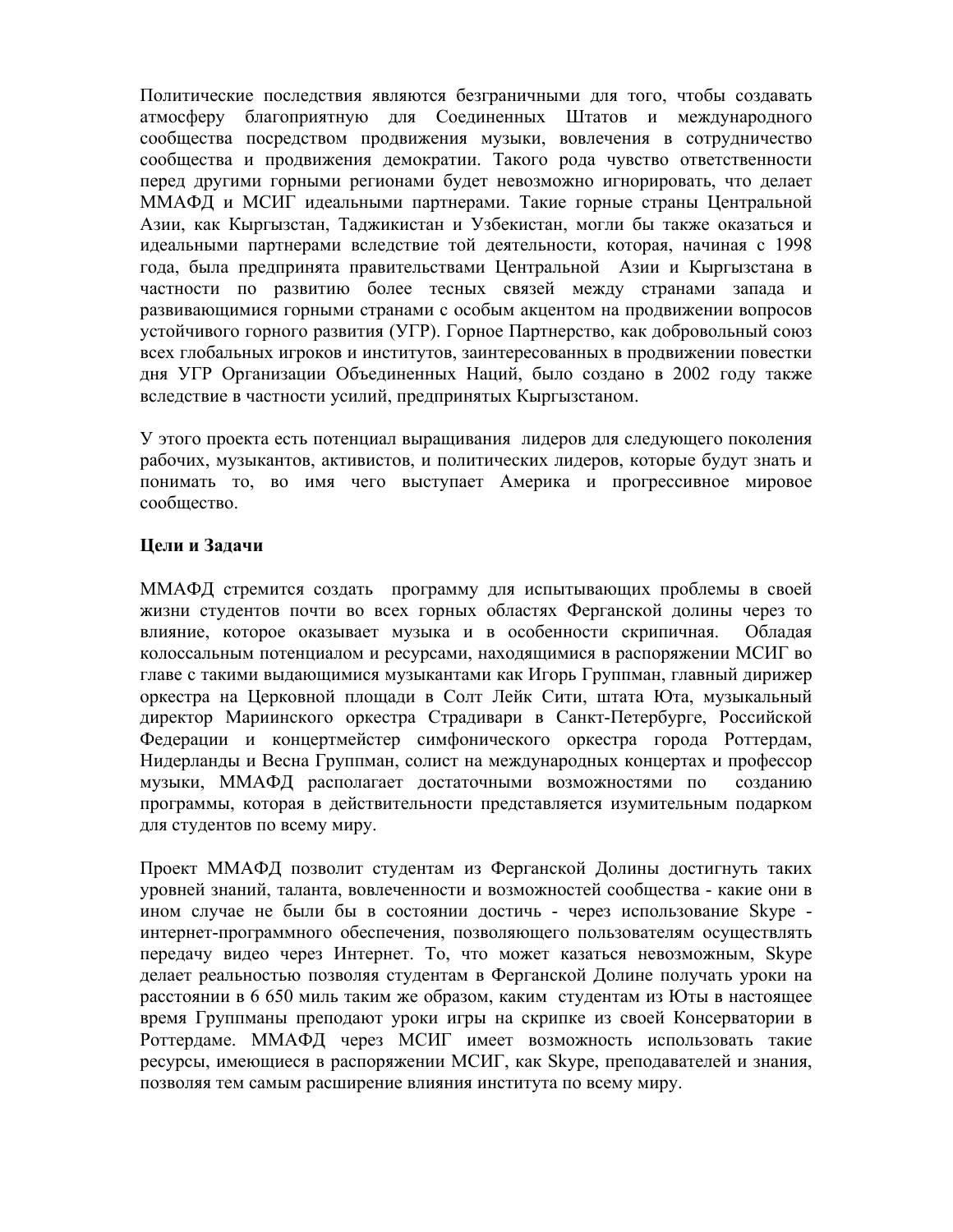В более конкретном виде цель данного проекта заключается в следующем:

На протяжении ряда лет от 10 до 15 студентов будут получать в ММАФД через партнерство с МСИГ уроки игры на скрипке с упором на стиль, технику, философию и методы обучения международного скрипичного института Группманов. Посредством выполнения специфических требований, учебной программы, расписания и целей, поставленных ММАФД, студенты в Ферганской Долине научатся гораздо большему, чем лишь просто урокам музыки. Через успешную деятельность, упорный труд и целеустремленность, ММАФД вполне способна распространить свой опыт через территорию Кыргызстана, Таджикистана в Центральную Азию и на протяжении 5 лет в другие горные страны Евразии, Ближнего Востока и Африки. Одновременно прогресс, связанный с обучением детей игре музыке, будет записываться на видео с тем, чтобы создать в конце эксперимента фильм для того, чтобы как поделиться методологией с другими зинтересованными партнерами для ее распространения среди отдаленных горных сообществ в глобальном масштабе, так и для того, чтобы пропагандировать ее общей аудитории. По окончанию 5 лет, будет осуществлена оценка результатов проектов для того, чтобы принять решение о расширении эксперимента и определения потенциальных областей в горных регионах для преподавания уроков.

# **Требования по финансированию**

В итоге, было бы эффективным, если МСИГ постарался действовать в партнерстве с другими институтами с тем, чтобы найти сумму ежегодного финансирования в размере \$54,500. Учитывая стоимость скрипок, расходы на первый месяц проекта вырастут на \$2,250. Итоговая сумма покроет следующие расходы: Преподаватели МСИГ в США и в долине для проведения одного урока продолжительностью в 90 минут еженедельно \$75 U.S Международные мастер-классы (один каждые два месяца) \$1,500 U.S. Поездка одного профессора и одного студента из Юты в Ферганскую \$6,500 U.S. долину единожды каждые три месяца плюс переводчик Другие необучающие виды деятельности в поддержку программы \$1,500 U.S. ежегодно Ежегодные расходы не включенные в данное предложение  $$5,000$  U.S 2 Видео-камеры  $$400.00$  U.S. Обслуживание камер каждые два месяца **\$400.00 U.S.** 15 скрипок **\$2,250 или \$150 U.S. каждая** ИТОГО ежегодно \$54,500 U.S.